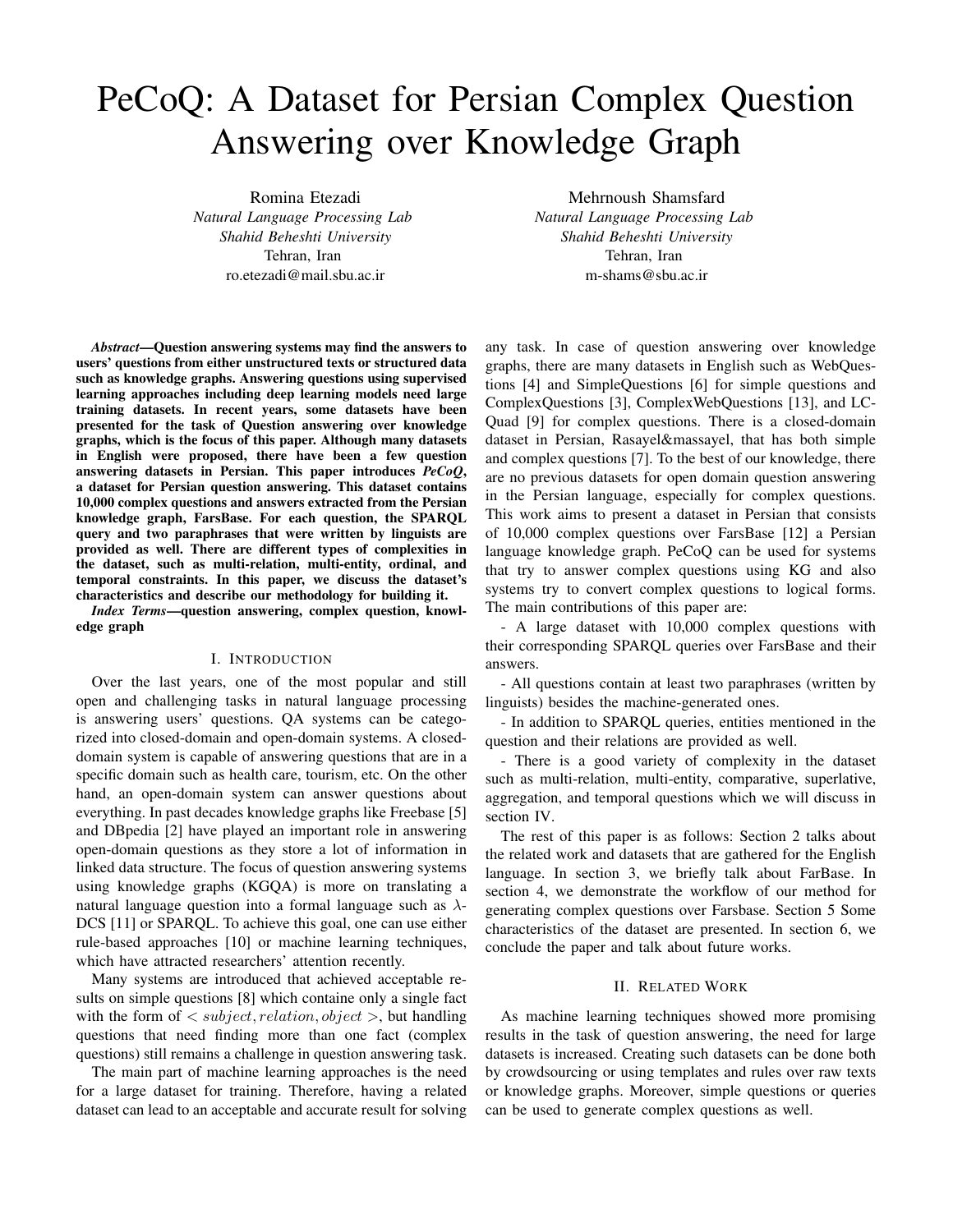

Fig. 1. FarsBase subgraph.

Question answering over knowledge graph concentrates on extracting the answer from the information and knowledge coded in a knowledge graph. It needs training datasets that store the question along with either the piece of knowledge graph containing the answer or the query which extracts the answer from the knowledge graph. WebQuestions and ComplexQuestions (having 2,100 complex questions) gathered questions by using search engine queries. They utilized rule-based methods to ensure the presence of the query's information in the Freebase. ComplexWebQuestions (having 34,689 complex question-answer pairs) is created based on WebQuestionsSP [14] by adding constraints to the SPARQL of its simple questions to create complex questions. CompQ [1] is created over the WikiAnswers community QA platform with crowdsourcing efforts. LC-Quad 2.0 contains 30,000 complex questions and answers with paraphrases and corresponding SPARQL queries over Wikidata [15] and DBpedia that is created using templates.  $QALD<sup>1</sup>$  is a series of campaigns for evaluating question answering over linked-data that has complex questions with their answers. Each dataset in QALD is generated by different techniques using crowdsourcing, templates, or rules.

Systems using datasets that are created based on texts mainly focus on answering questions that can be answered from raw text. TREC-QA<sup>2</sup> and CLEF-QA<sup>3</sup> are well-known benchmark dataset over the text that have been created using crowdsourcing.

#### III. FARSBASE

FarsBase is a Persian knowledge graph that its data is extracted from Persian version of Wikipedia [12]. Similar to other English knowledge graphs, FarsBase is a collection of subject-relation-object triples (*e1*, *r*, *e2*), where *e1* and *e2* are

<sup>1</sup>http://qald.aksw.org/

<sup>3</sup>http://www.clef-initiative.eu/track/qaclef

the entities (e.g., *Hafez* or *Iran*) and *r* is a relation/predicate that connects two related entities like *bithPlace*. A triple is also called a fact. There is an example of a subgraph of knowledge graph in Fig. 1.

There are several differences between FarsBase and Freebase (a well-known knowledge graph in English). There are non-real-world entities called CVT<sup>4</sup> nodes in Freebase which are not available in FarsBase. CVTs are only used to collect multiple relations of an event. Another difference is that Freebase entities have unique ids that are used in SPARQL instead of the exact string label of the entity. In FarsBase, there are no ids for entities and no CVT nodes. The absence of CVT nodes has made it easier to generate questions in our approach. While the lack of unique ids makes it hard to find an entity in the knowledge graph as adding a single space or unnormalized character changes the entity's string.

One of the important characteristics of the knowledge graphs is the existence of data type indices. These indices are on the value of typed literals that are stored in knowledge graphs such as xsd:double, xsd:integer, xsd:datetime, etc. Ordinal operations are highly dependent on these data type indices. In FarsBase, some indices of entities are missing and they are stored as a string. This can cause problems in generating complex questions which we will discuss in section IV.

Before explaining our method for generating questions, first we need to explain the definition of a simple and complex question with respect to knowledge graphs. A single-hop (simple) question needs a single fact to arrive at the answer. However, a Multi-hop (complex) question needs multiple edges of KG to find the answer. The complexity of a question is both having an n-hop chain in it or having constraints to limit their answers.

## IV. DATASET GENERATION METHODOLOGY

This section describes the methods we use to generate complex questions. The dataset is produced based on FarsBase by using some rules and templates. Since the knowledge graph is in the form of a graph, we use the nodes (entities) and the edges (their relations) to create questions. In FarsBase each entity has a type such as city, country, film, etc. We collect all the entities of 17 types that are shown in Table I in different files.

TABLE I TYPES OF ENTITIES THAT ARE USED IN THE DATASET

| Actor   | Director      | Scientist    | Planet     |
|---------|---------------|--------------|------------|
| Athlete | River         | SoccerPlayer | University |
| City    | MusicalArtist | Philosopher  |            |
| Country | Sea           | Ship         |            |
| Company | <b>Book</b>   | Film         |            |

There are three main categories of complex questions in *PeCoQ*: 1) Multi-hop and Multi-entity questions. 2) Ordinal

<sup>4</sup>Compound value type

<sup>2</sup>https://trec.nist.gov/data/qamain.html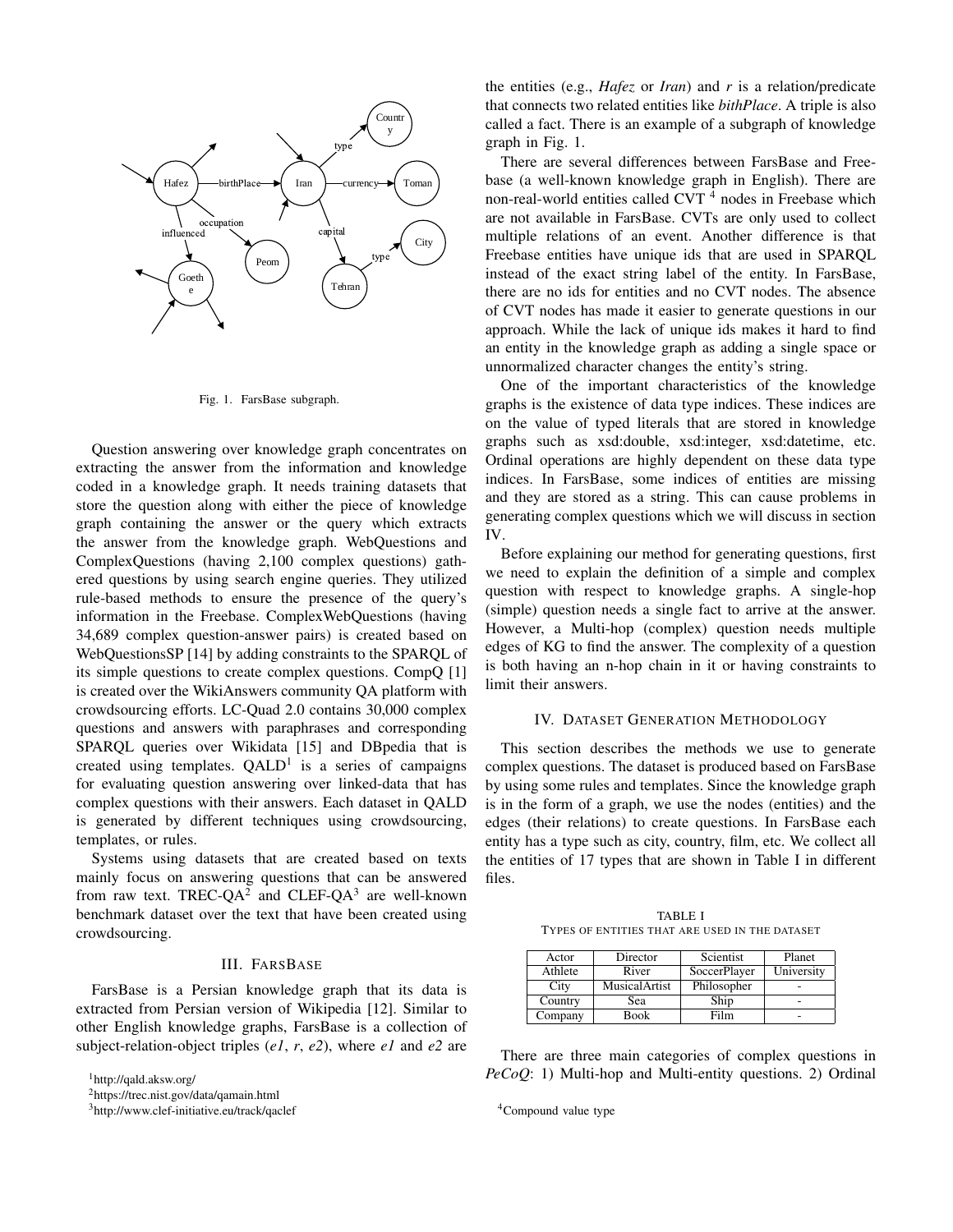Template: Example: **a. Multi-Relation/Multi-Entity** *r* 1 1 *E*<sup>1</sup> Template: Example: *r* 1 1 *E*<sup>1</sup> *<sup>r</sup>* 1 *A. Multi-Hop and Multi-Entity* 2 **b. Ordinal-Count** Template: Example: **c. Ordinal-Compare** Template: Example: **d. Ordinal-Superlative** Template: Example: **e. Temporal** 1 *<sup>r</sup>*<sup>1</sup> *E*<sup>1</sup> 2 1 *<sup>r</sup> E*<sup>1</sup> 3 <sup>1</sup> *e* 3 ( ) *E*<sup>1</sup> *type* / / / 1 1 *r* 1 1 / / *r* 1 *r* 1 1 1 - - - - - - \_ \_ - - 2 1 *r* 1 *r*1 *r* 1 1 1 2 -

Fig. 2. Example of all categories of complex questions with Persian templates.

questions such as aggregation, superior, and comparative. 3) Temporal questions.

To begin the transition, first an entity must be chosen as the start node. We select 50 entities randomly for each type and start the transition to create different types of complex questions, which we will discuss in the following sections.



Fig. 3. An example of same hops (*influenced-birthPlace*) with different objects (*Z* and *K*).

 $t_{+}$  *type*( $E_{1})$ <sub>+</sub>  $\geq$  كدام  $\equiv$   $\frac{1}{2}$  *Toman* (birthPlace-currency), and *Tehran* (birthPlace-capital).  $E_{1+}$   $E_{1+}$   $\frac{1}{2}$   $\frac{1}{2}$   $\frac{1}{2}$   $\frac{1}{2}$  To generate 2-hop questions, we start at a target node that is  $E_2 + E_3 + E_{1+}$  الجيستري، مصنوع العصوري المصنوع العصوري المصنوع العصوري .<br>- أي متن پرسش فارسي  $E_1 + E_2 + E_3 + E_{1+}$  ,  $E_2 + E_3 + E_{1+}$  and omly from the entity files. All triples, which have  $\frac{1}{r_1}$  the target entity as its subject, are extracted from FarsBase. A question that has multiple hops of relations is called a multi-hop question. In this work, we go at most two hops through the graph. For example in Fig. 1 the 2-hop neighboring entities of *Hafez* are: *Country* (birthPlace-type), To go one-hop further, the objects of retrieved triples are considered as subject and again we extract all triples with the new subjects. Question text is generated with the template of the form (first template in part *a* in Fig. 2):

*question text* = *what*  $is + r_1^2 + r_1^1 + E_1$  ?

 $\lambda_{j}$ متن پرسش فارسی  $\lambda_{j}$  let the entity or relation from *ith* hop of the متن پرسش فارسی  $\lambda_{j}$  let the changer of the  $f_1 + r_1$   $f_2 + r_2 = 0$   $f_3 - r_1$   $f_4$   $f_5 - r_2 = 0$  *ith* target entity.  $r_1^2$  and  $r_1^1$  are the relations<sup>5</sup> in the second hop and in the first hop, respectively.  $E_1$  is the target entity that we start our transition. The answer is the object entities of the second hop. For example, if we start at node *Hafez*  $(E_1)$ in Fig. 1 and we go 2-hops further a question that can be generated is shown in Fig. 2a.

 *E*1 During the transition, a relation (*r* 1 1 such as *influenced* in  $r_2 + E_2 +$  Fig. 3) may have more than one object. These objects may  $2 + F_2 + F_{c1} + \cdots$  $E_1 + \bm{F}_1^1 + \bm{F}_1^1 + \sum_{i=1}^{N-1} = \frac{1}{N-1}$ متن پرسش فارسی $\bm{F}_2 = \bm{F}_1 + \bm{F}_1^1 + \sum_{i=1}^{N-1} \bm{F}_2^1$  have the same relations ( $r_1^2$  such as *birthPlace* in Fig. 3). This will cause producing a question text with different answers.<br>  $r_1 + r_2 + E_2 + E_3$  and the median multi-antity questions we artized all triples of this To produce multi-entity questions, we extract all triples of this kind of objects (*Z* and *K* in Fig. 3) and then randomly choose a different fact for each of them to use it as the second entity in the question (e.g., *Z-capital*( $r_{Z,1}^3$ )- $e_Z^3$  and *K-areaCode*( $r_{K,1}^3$ ) $e<sub>K</sub><sup>3</sup>$ ). This type of question is generated by a template of the form (second template in part *a* in Fig. 2):

$$
Q_{text} = what is + r_1^2 + r_1^1 + E_1 + where + its +
$$
  

$$
r_1^3 + is + e_1^3?
$$

Some of the Persian templates and examples of this type of questions are shown in Fig. 2. According to Fig. 2, some questions text generated by the patterns may not be fluent in Persian. Hence they are reviewed by linguists to correct them so that the final questions be accurate.

<sup>5</sup>We translate English relations into Persian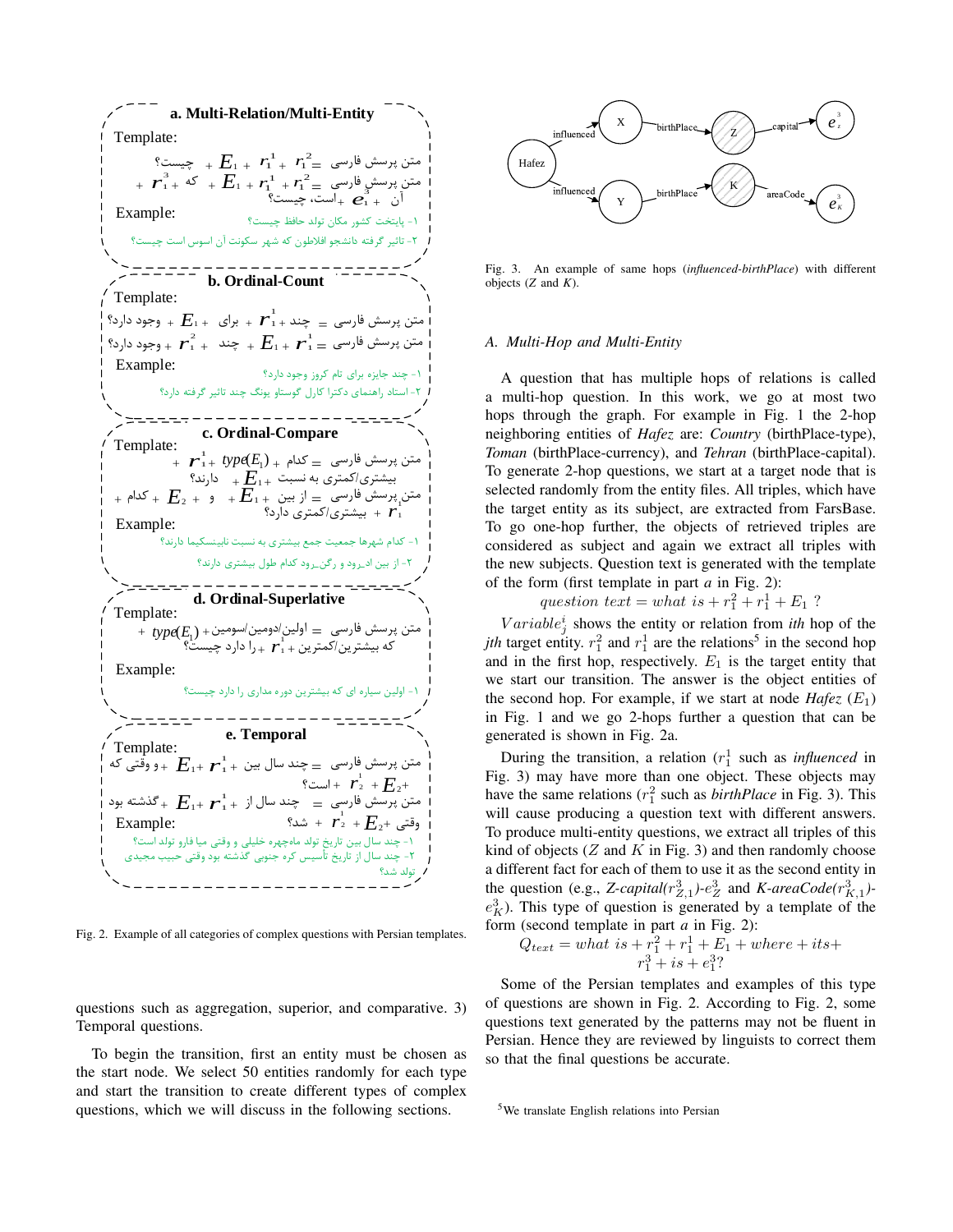|              | <b>Type of Complexity</b>   |             |          |             |                   |
|--------------|-----------------------------|-------------|----------|-------------|-------------------|
|              | Multi-Relation/Multi-Entity | Aggregation | Superior | Comparative | Implicit Temporal |
| Train        | 3893                        |             | 48       | 2100        | 1442              |
| Dev          | 487                         | 04          |          | 263         | 180               |
| Test         | 487                         |             |          | 260         | 181               |
| Total amount | 4.867                       | 647         | 61       | 2.622       | 1,803             |
| Percentage   | 49 %                        | 6.4%        | $0.6\%$  | $26\%$      | 18%               |

TABLE II TOTAL COUNT OF DIFFERENT TYPE OF COMPLEXITY

# *B. Ordinal Constraint*

Some complex questions require applying mathematical operations on the data to find the answers. Aggregation constraint is one of the operations that a question in this category may need when it contains the enumeration phrases such as *how many*, *count of*, etc. This type of complex questions is generated when a relation has more than one object either in the first hop or in the second hop. In the first hop starting in *E* in Fig. 3 we have 2 entities that are connected to *E* by the same relation. The templates is in the form of (Fig. 2b):

 $Q_{text} = how \; many + r_1^1 + does + E_1 + have?$  $Q_{text} = how \, many + does + r_1^1 + E_1 + have + r_1^2$ ?

The superlative constraint is another operation that a complex question may need. To generate such questions, first we save all the numeric questions (e.g. *totalArea* or *population*). For each relation, a SPARQL query is run over a specific type of entity to get the superior (first, second, or third) entity. The template is in the form of (Fig. 2d):

$$
Q_{text} = what is the first + type(E1)+ that have the most + r11?
$$

Comparative constraint is an operation between a relation of two entities or one entity with others. Two entities that have the same numeric relation are randomly selected. The question text is generated like table 2. For one entity comparative, we randomly choose an entity with a random numeric relation and compare it to other entities of its type with that relation. The template is the form of (Fig. 2c):

$$
Q_{text} = which + type(E_1) + has\ more/less+
$$
  

$$
r_1^1 + than + E_1?
$$
  

$$
Q_{text} = between + E_1 \ and \ E_2 + which \ has
$$
  

$$
more/less + r_1^1(r_2^1)?
$$

Since some data type indexes of the objects are string and in different units (meter, kilometer, etc.) in FarsBase, for ordinalcompare questions, we save the target entities (in the question) answers' values separately instead of entities which are the real answers.

# *C. Temporal Constraint*

There are two types of temporal constraints: *Explicit* and *Implicit*. Questions in the first category contain explicit temporal expressions such as *2012*. On the other hand, questions in the second category contain implicit temporal expressions such as *during the Word War* II.

Explicit temporal questions are generated as the second entity  $(e_1^3)$ , as we described in subsection A. Facts that have

time relation like *birthDate* or *deathDate* are chosen to create explicit temporal questions as the second entity.

Implicit temporal questions are generated as the distance between the time of happening between two entities. The template is the form of (Fig. 2e):

$$
Q_{text} = how many years passed between + r_11 + E_1 +and + E_2 + r_21?
$$

Since some time objects do not have numerical or temporal type indices and are stored as a string, we only store the answer of each entity, not the exact time interval.

## V. DATASET CHARACTERISTICS AND EVALUATION

In this section, we talk about some statistics of our dataset. Almost 127,000 complex questions were generated which we select 10,000 questions that were produced correctly as the rest of the generated questions had the following problems: 1) Some multi-relation questions did not have any meaning as the information was incorrect in the knowledge graph such as *What is PostalCode of BirthDate of Britney Spears?*. In Farsbase, for the triple *< BritneySpears, BirthDate, x >*, there is an entity of type city located at x. 2) Ordinal patterns produced some ordinal questions that do not have numeric relations in them such as *what is the first country that has the most CapitalCity?*. 3) There were duplicate questions that were caused during the transition on target entities having more than one object for the same relations, such as the example in Fig. 3 and also for superlative questions that only get the target entity's type.

These questions were given to linguists to write two paraphrases and also correct questions error, which were about 0.2% of the dataset. This dataset contains over 456 unique relations and 3,054 unique entities. We split the dataset into three parts: training set (80% of the dataset), development set (10% of the dataset), and test set (10% of the dataset). There are 5 types of complexities that their occurrences are shown in Table II. Simple questions do not exist in this dataset. We release this dataset in JSON format. Some samples of PeCoQ are shown in Fig. 4.

# VI. CONCLUSION AND FUTURE WORK

We introduced a large dataset over FarsBase that contains different types of complex questions with corresponding SPARQL queries, paraphrases, and answers. The dataset is generated semi-automatically by graph transition on FarsBase. The machine-generated questions are given to linguists to write two paraphrasings that can help better training for machine learning techniques.